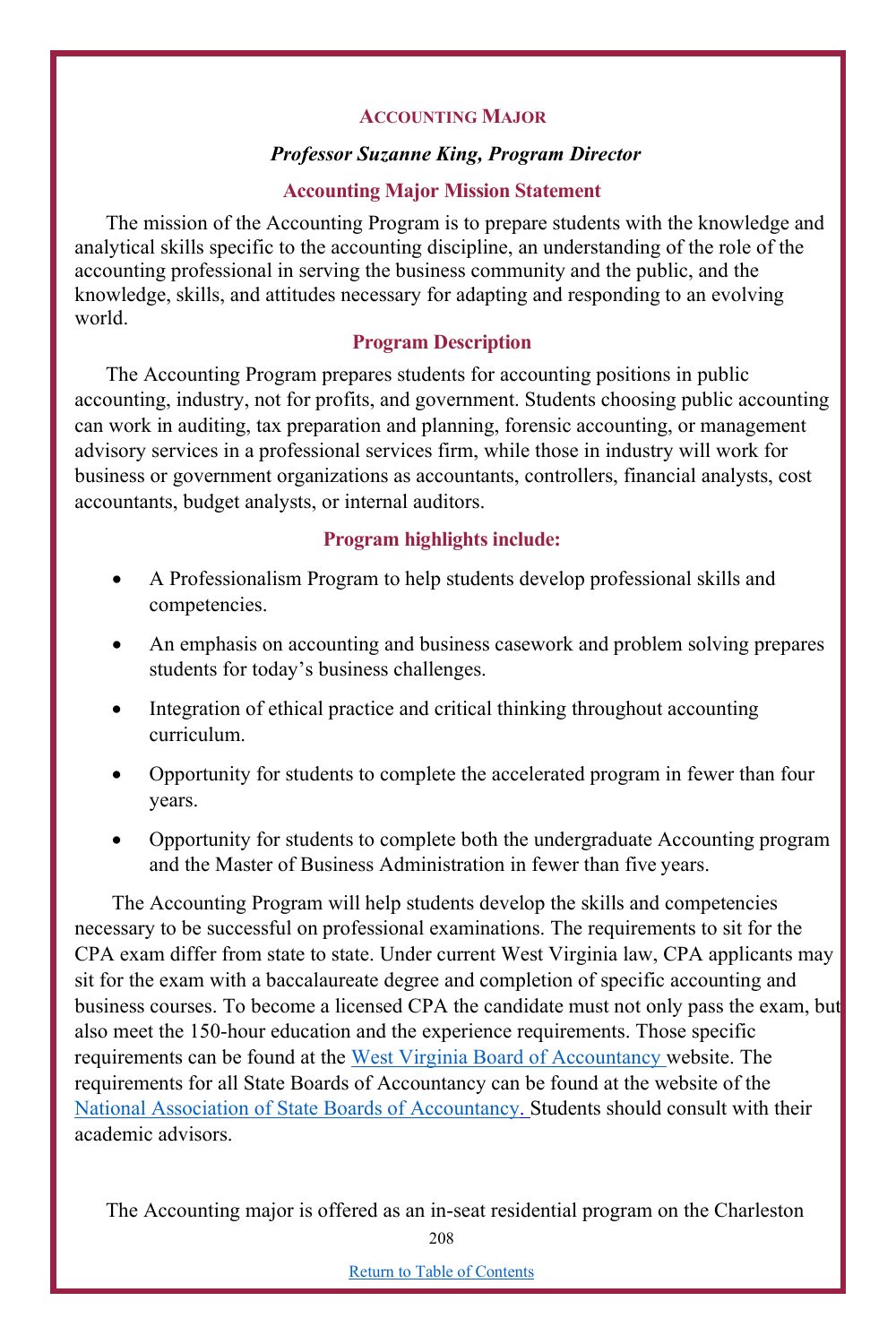campus.

## **Program Requirements**

#### **All BSBA students must fulfill the BSBA Core outcomes.**

#### **In addition, Accounting graduates will:**

- 1. Demonstrate an understanding of the accounting information system and accounting cycle: the ability to identify, gather, measure, summarize, report, and analyze financial data.
- 2. Analyze a variety of financial, managerial, and tax accounting problems and cases and apply the appropriate framework in problem solving.

### **Program Requirements**

The Accounting major is a B.S. in Business Administration degree and requires a total of 120 institutional credits, including 45 credits of business administration core courses, 21 credits of accounting courses beyond the introductory courses included in the core, and completion of all general education requirements and additional coursework to total 120 credits. Successful completion of this program qualifies the student for a Bachelor of Science degree in Business Administration with a major in Accounting. A nine-hour CPA track is available for students planning to sit for CPA examination.

|                     | <b>Accounting Major Courses</b>    |               |
|---------------------|------------------------------------|---------------|
| ACCT 301            | Intermediate Accounting I          | 3             |
| <b>ACCT 302</b>     | Intermediate Accounting II         | 3             |
| ACCT <sub>322</sub> | <b>Cost Accounting</b>             | 3             |
| <b>ACCT 360</b>     | Accounting Information Systems     | 3             |
| <b>ACCT 412</b>     | <b>Advanced Accounting</b>         | $\mathcal{E}$ |
| ACCT <sub>448</sub> | Auditing                           | 3             |
|                     | Select one (1) from the following: |               |
| <b>ACCT 423</b>     | Federal Taxes - Individual         |               |
| 0r                  |                                    | 3             |
| ACCT <sub>424</sub> | Federal Taxes - Business           |               |
|                     | Total:                             | 21            |
|                     | <b>CPA Track Courses</b>           |               |
| ACCT <sub>403</sub> | Intermediate Accounting III        | 3             |
| <b>BUSI 101</b>     | Introduction to Business Analytics | $\mathcal{E}$ |
|                     | Select one (1) from the following: |               |
| ACCT <sub>423</sub> | Federal Taxes - Individual         |               |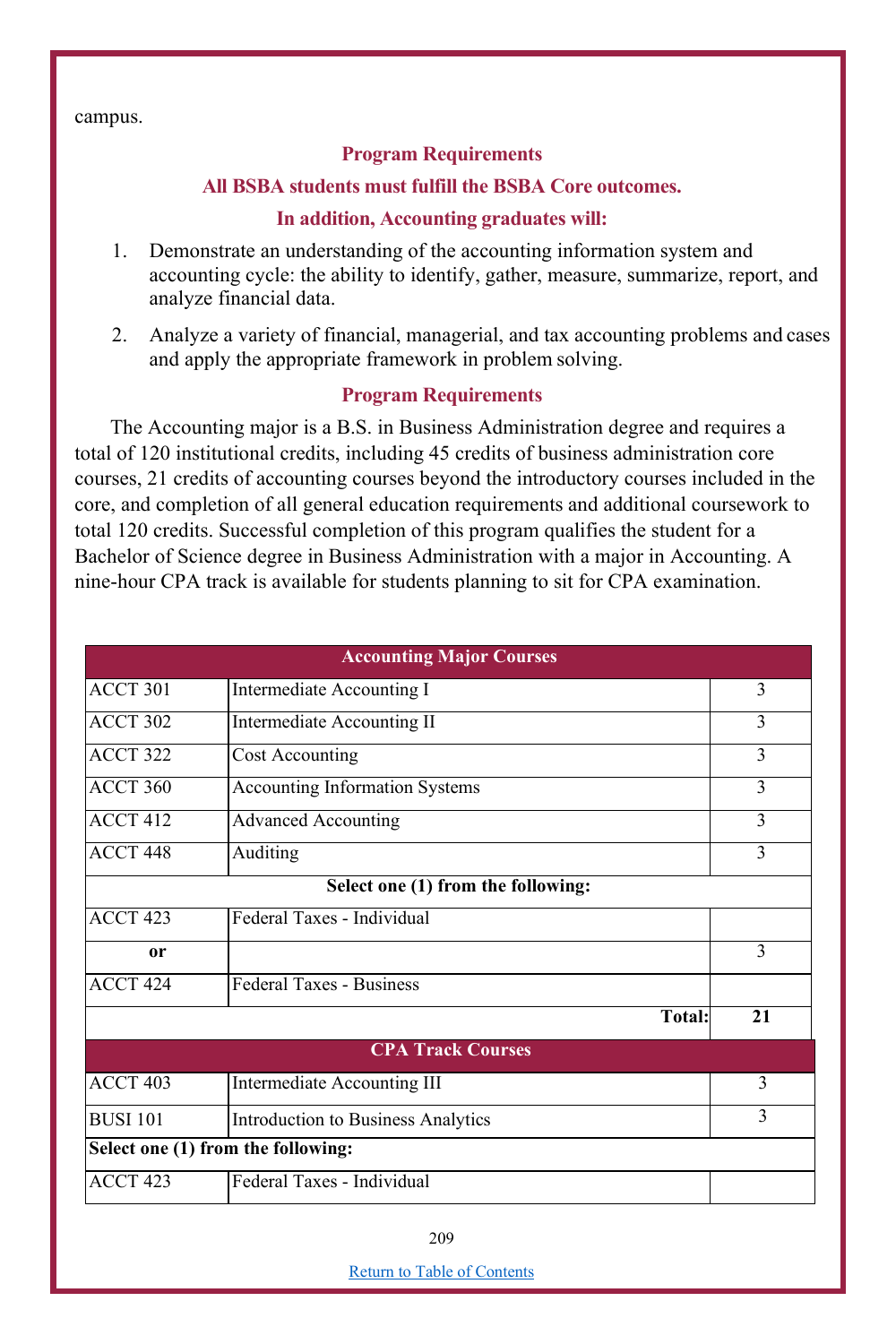| or              |                          |  |
|-----------------|--------------------------|--|
| <b>ACCT 424</b> | Federal Taxes - Business |  |
|                 | Total:                   |  |

Accounting majors are required to take MATH 121 College Algebra or MATH 123 Pre-Calculus. Students who plan to pursue graduate study are strongly advised to take MATH 201 Calculus I.

Accounting majors are encouraged to take ACCT 201 Principles of Accounting I and ACCT 202 Principles of Accounting II in the freshman year.

# **Additional Requirements**

All students must pass a comprehensive assessment during their senior year.

## **Completing a Double Major**

Accounting majors can choose to double major in Financial Planning, Business Analytics, or another business-related major under the B.S.B.A. degree program. Such a combination gives the student a broader range of opportunities upon graduation. This is especially attractive for majors in the three-year program or those planning to complete the 150-credit hour education requirement for the CPA examination.

|                                           |               | <b>FIRST YEAR++</b>                                |               |  |  |
|-------------------------------------------|---------------|----------------------------------------------------|---------------|--|--|
| <b>Fall Semester</b>                      |               | <b>Spring Semester</b>                             |               |  |  |
| UNIV 104 Orientation to University*       | $\mathcal{E}$ | UNIV 105 Foundations of Character &<br>Leadership* | 3             |  |  |
| <b>Stem Flex Course</b>                   |               | Humanities Flex Course                             | 3             |  |  |
| COMM 101 Freshmen Writing I               |               | COMM 102 Freshmen Writing II                       | 3             |  |  |
| ECON 201 Principles of Microeconomics     |               | ECON 202 Principles of Macroeconomics              | 3             |  |  |
| MATH 121 College Algebra (Stem Flex)**    | 3             | ACCT 202 Principles of Accounting II               | 3             |  |  |
| ACCT 201 Principles of Accounting I       | 3             | SPCH 103 Oral Communication<br>(embedded)          | 3             |  |  |
| Total:                                    | 18            | <b>Total:</b>                                      | 18            |  |  |
|                                           |               | <b>SECOND YEAR++</b>                               |               |  |  |
| <b>Fall Semester</b>                      |               | <b>Spring Semester</b>                             |               |  |  |
| ACCT 301 Intermediate Accounting I        |               | ACCT 302 Intermediate Accounting II                | $\mathcal{F}$ |  |  |
| <b>BUSI 241 Business</b><br>Communication |               | ACCT 322 Cost Accounting                           | 3             |  |  |
| BUSI 231 Business Law I                   |               | MRKT 321 Principles of Marketing                   | 3             |  |  |
| MGMT 311 Principles of Management         |               |                                                    | 3             |  |  |

# **Accounting Program Typical Four-Year Student Schedule**